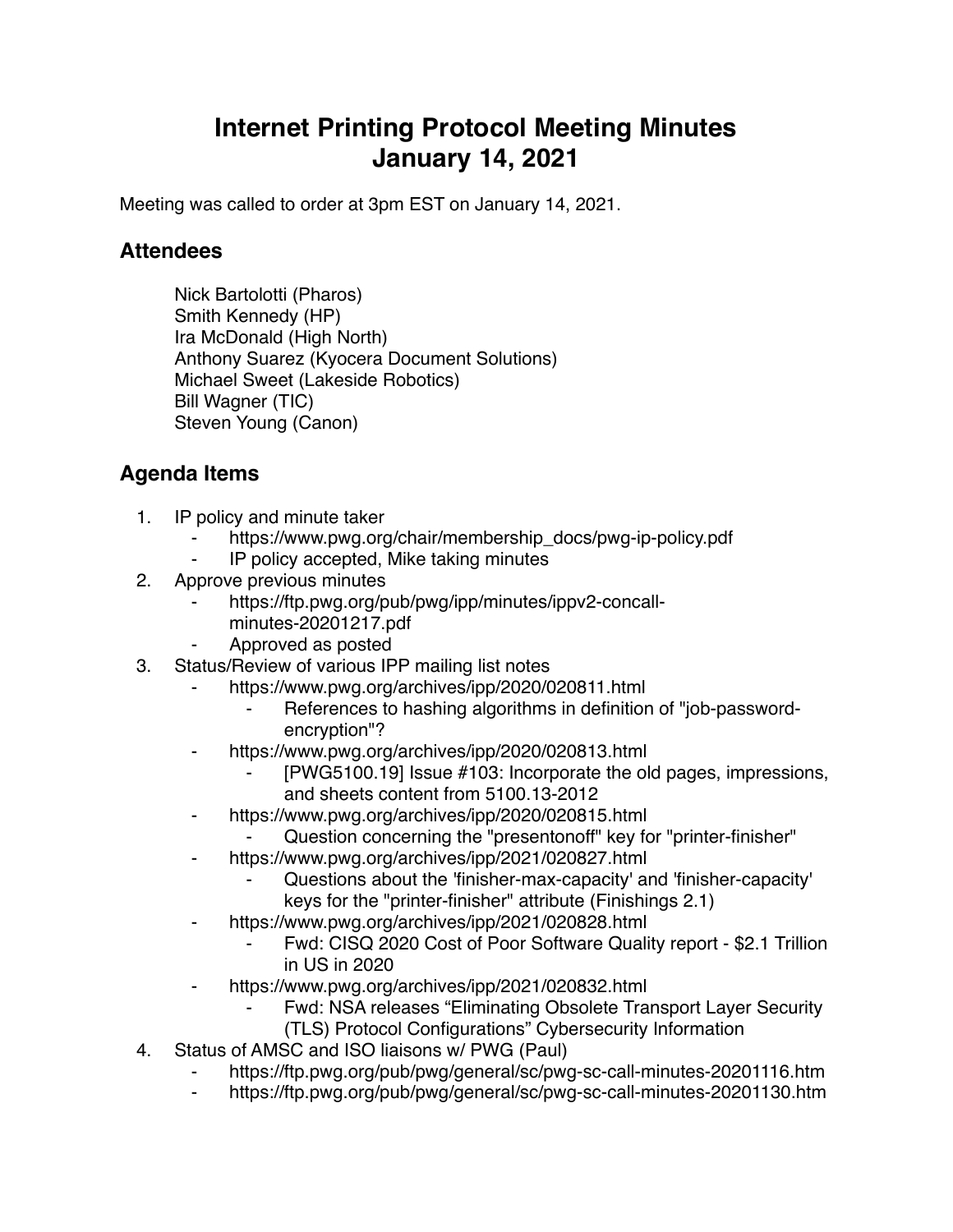- ⁃ https://ftp.pwg.org/pub/pwg/general/sc/pwg-sc-call-minutes-20201214.htm
- See PWG Steering Committee minutes from 11/16/20, 11/30/20, 12/14/20
- 5. Status of PWG and IPP WG Formal Approvals and Last Calls (All)
	- Job Accounting for IPP v1.0 (Mike)
		- ⁃ https://ftp.pwg.org/pub/pwg/ipp/wd/wd
			- ippaccounting10-20201120.pdf
		- https://ftp.pwg.org/pub/pwg/ipp/wd/lcrc-ippaccounting10.txt
		- Stable draft for a Best Practice
		- PWG Formal Vote started 01/06/21 ends 02/05/21
		- Schedule PWG Best Practice in Q1 2021
	- **IPP WG Charter (Ira)** 
		- ⁃ https://ftp.pwg.org/pub/pwg/ipp/wd/wd-ipp-charter-20201230-rev.pdf
		- ⁃ Stable draft for new work items
		- ⁃ IPP WG Last Call started 01/06/21 ends 01/22/21
		- Schedule IPP WG and PWG approval in Q1 2021
- 6. Review of IPP Finishings v2.2 (Smith)
	- https://www.pwg.org/archives/ipp/2021/020833.html
	- ⁃ https://ftp.pwg.org/pub/pwg/ipp/wd/wd-ippfinishings22-20210108-rev.pdf
	- ⁃ Interim draft for Errata update
	- ⁃ Schedule PWG Call for Objections Q1 2021
	- ⁃ Section 2.3:
		- ⁃ Impression: Add reference to STD92, "Document content" (little C)
	- Table 1: Resolve comment, finishings-col is required
	- Section 5.1:
		- ⁃ Line 510: comment resolved, printer can reject a job if the combination is not supported
		- ⁃ Lines 509-510: "and process THE JOB as though 'none' was never supplied."
		- Drop discussion of feed-orientation, just talk about media-sourcefeed-direction/orientation - Smith will work with Mike and Ira on replacement text. Could just use "feed orientation" rather than explicit attribute references
		- Split paragraph at Figure 2
		- ⁃ Line 526: "The effect of the "finishings" attribute on ..."
		- ⁃ Line 529: "is described in the Internet Printing Protocol/1.1 [STD92]."
	- ⁃ Section 5.1.1: Drop "Model and Semantics" before STD92 reference
	- Section 5.1.5: Fix missing bold on last item
	- Section 5.2: Drop mention of 5100.3, split cross conformance text at end of first paragraph into its own paragraph and clarify (Printer MUST support for finishers, Printer MUST support both finishings and finishings-col, Client MUST NOT specify both finishings and finishings-col)
	- Global: make sure tables consistently use the same terminology (Actor Conformance) vs. "Support" or otherwise
	- ⁃ Global: look for "originally defined in ..."
	- Section 6.1:
		- Around line 1306 add SHOULD support for printers that don't